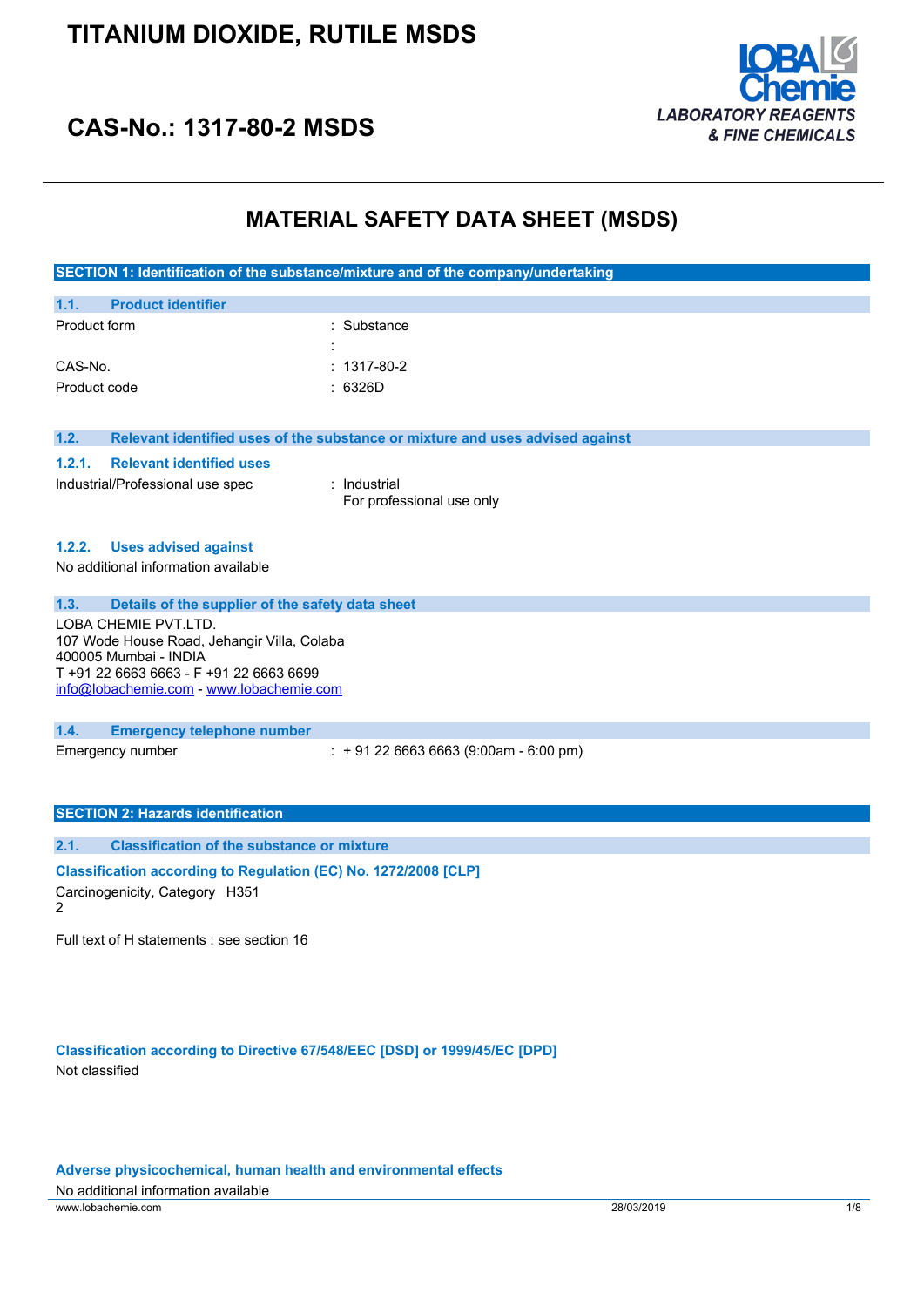Safety Data Sheet

## **2.2. Label elements**

**Labelling according to** Regulation (EC) No. 1272/2008 [CLP] Hazard pictograms (CLP) in the state of the state of the state of the state of the state of the state of the state of the state of the state of the state of the state of the state of the state of the state of the state of



: Warning

| Signal word (CLP)              |
|--------------------------------|
| Hazard statements (CLP)        |
| Precautionary statements (CLP) |

- : H351 Suspected of causing cancer.
- : P280 Wear protective gloves/protective clothing/eye protection/face protection.

#### **2.3. Other hazards**

No additional information available

### **SECTION 3: Composition/information on ingredients**

## **3.1. Substances**

| <b>Name</b>                             | uct identifier<br><b>AUCL</b>  | $\%$ |
|-----------------------------------------|--------------------------------|------|
| ' DIOXIDE.<br><b>RUTILE</b><br>TANIUM I | $7 - 80 - 2$<br>A C<br>CAS-No. | 100  |

Full text of R- and H-statements: see section 16

#### **3.2. Mixtures**

Not applicable

| <b>SECTION 4: First aid measures</b>                                |                                                                                                                                                                                     |  |  |
|---------------------------------------------------------------------|-------------------------------------------------------------------------------------------------------------------------------------------------------------------------------------|--|--|
|                                                                     |                                                                                                                                                                                     |  |  |
| 4.1.<br><b>Description of first aid measures</b>                    |                                                                                                                                                                                     |  |  |
| First-aid measures after inhalation                                 | : Remove person to fresh air and keep comfortable for breathing.                                                                                                                    |  |  |
| First-aid measures after skin contact                               | : Wash skin with plenty of water. If skin irritation occurs: Get medical advice/attention.                                                                                          |  |  |
| First-aid measures after eye contact                                | : Remove contact lenses, if present and easy to do. Continue rinsing. Rinse cautiously<br>with water for several minutes. If eye irritation persists: Get medical advice/attention. |  |  |
| First-aid measures after ingestion                                  | : Rinse mouth out with water. If you feel unwell, seek medical advice.                                                                                                              |  |  |
| 4.2.<br>Most important symptoms and effects, both acute and delayed |                                                                                                                                                                                     |  |  |
| Chronic symptoms                                                    | : Suspected carcinogen.                                                                                                                                                             |  |  |
| 4.3.                                                                | Indication of any immediate medical attention and special treatment needed                                                                                                          |  |  |
| Treat symptomatically.                                              |                                                                                                                                                                                     |  |  |
| <b>SECTION 5: Firefighting measures</b>                             |                                                                                                                                                                                     |  |  |
| 5.1.<br><b>Extinguishing media</b>                                  |                                                                                                                                                                                     |  |  |
| Suitable extinguishing media                                        | : dry chemical powder, alcohol-resistant foam, carbon dioxide (CO2).                                                                                                                |  |  |
| Unsuitable extinguishing media                                      | : Do not use a heavy water stream.                                                                                                                                                  |  |  |
| 5.2.<br>Special hazards arising from the substance or mixture       |                                                                                                                                                                                     |  |  |
| No additional information available                                 |                                                                                                                                                                                     |  |  |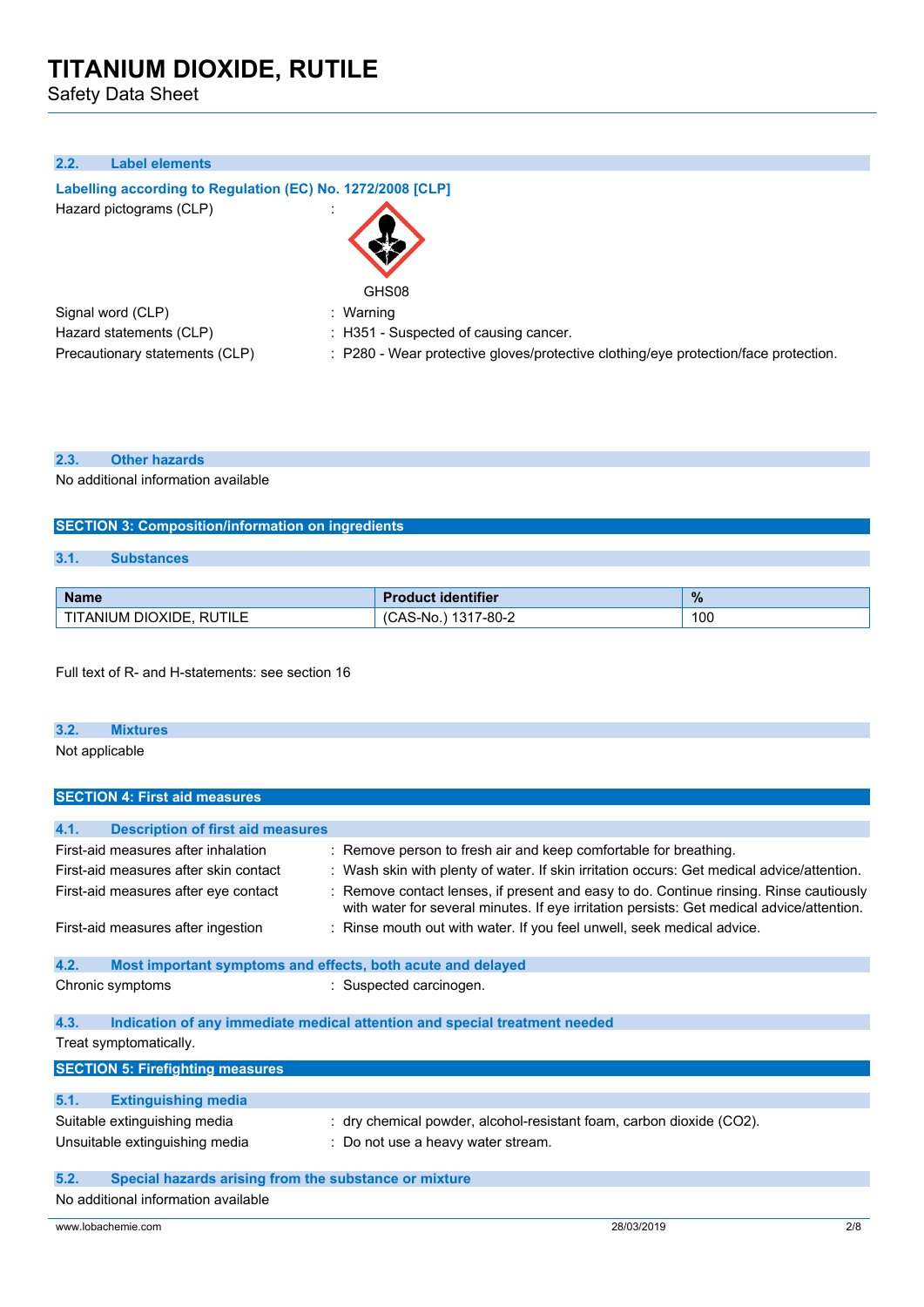Safety Data Sheet

| 5.3.   | <b>Advice for firefighters</b>                                      |                                                                              |  |
|--------|---------------------------------------------------------------------|------------------------------------------------------------------------------|--|
|        | Protection during firefighting                                      | : Do not attempt to take action without suitable protective equipment.       |  |
|        | <b>SECTION 6: Accidental release measures</b>                       |                                                                              |  |
|        |                                                                     |                                                                              |  |
| 6.1.   |                                                                     | Personal precautions, protective equipment and emergency procedures          |  |
| 6.1.1. | For non-emergency personnel                                         |                                                                              |  |
|        | Emergency procedures                                                | : Avoid contact with skin, eyes and clothing.                                |  |
| 6.1.2. | For emergency responders                                            |                                                                              |  |
|        | Protective equipment                                                | : Use personal protective equipment as required.                             |  |
| 6.2.   | <b>Environmental precautions</b>                                    |                                                                              |  |
|        | Avoid release to the environment.                                   |                                                                              |  |
|        |                                                                     |                                                                              |  |
| 6.3.   | Methods and material for containment and cleaning up                |                                                                              |  |
|        | Methods for cleaning up                                             | : Clean contaminated surfaces with an excess of water.                       |  |
| 6.4.   | <b>Reference to other sections</b>                                  |                                                                              |  |
|        | No additional information available                                 |                                                                              |  |
|        | <b>SECTION 7: Handling and storage</b>                              |                                                                              |  |
| 7.1.   | <b>Precautions for safe handling</b>                                |                                                                              |  |
|        | Precautions for safe handling                                       | : Avoid contact with skin and eyes.                                          |  |
|        | Hygiene measures                                                    | : Wash hands and other exposed areas with mild soap and water before eating, |  |
|        |                                                                     | drinking or smoking and when leaving work.                                   |  |
| 7.2.   | <b>Conditions for safe storage, including any incompatibilities</b> |                                                                              |  |
|        | Storage conditions                                                  | : Store in a well-ventilated place. Keep container tightly closed.           |  |
| 7.3.   | <b>Specific end use(s)</b>                                          |                                                                              |  |
|        | No additional information available                                 |                                                                              |  |
|        | <b>SECTION 8: Exposure controls/personal protection</b>             |                                                                              |  |
| 8.1.   | <b>Control parameters</b>                                           |                                                                              |  |
|        | No additional information available                                 |                                                                              |  |
|        |                                                                     |                                                                              |  |

| 8.2.<br><b>Exposure controls</b>                              |                                      |  |
|---------------------------------------------------------------|--------------------------------------|--|
| Hand protection                                               | : Protective gloves                  |  |
| Eye protection                                                | : Chemical goggles or safety glasses |  |
| Skin and body protection                                      | : Wear suitable protective clothing  |  |
| Respiratory protection                                        | : Approved supplied air respirator   |  |
| <b>SECTION 9: Physical and chemical properties</b>            |                                      |  |
|                                                               |                                      |  |
|                                                               |                                      |  |
| 9.1.<br>Information on basic physical and chemical properties |                                      |  |
| Physical state                                                | : Solid                              |  |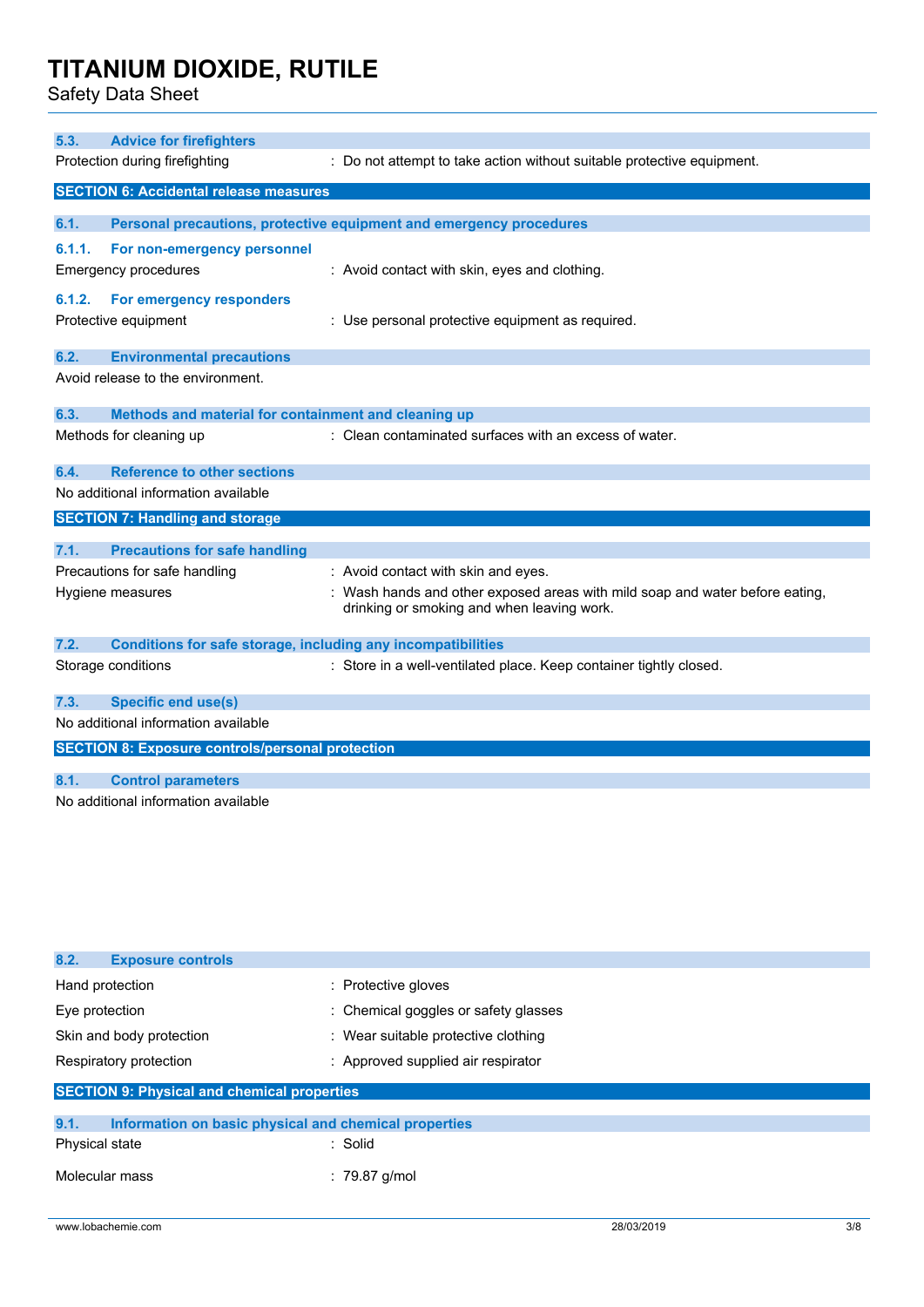## Safety Data Sheet

| Colour                                     |                      | White.                            |
|--------------------------------------------|----------------------|-----------------------------------|
| Odour                                      |                      | No data available                 |
| Odour threshold                            |                      | No data available                 |
| рH                                         |                      | No data available                 |
| Relative evaporation rate (butylacetate=1) | $\ddot{\phantom{0}}$ | No data available                 |
| Melting point                              |                      | 1843 °C                           |
| Freezing point                             |                      | No data available                 |
| <b>Boiling point</b>                       |                      | 2972 °C                           |
| Flash point                                |                      | No data available                 |
| Auto-ignition temperature                  |                      | No data available                 |
| Decomposition temperature                  |                      | No data available                 |
| Flammability (solid, gas)                  |                      | No data available                 |
| Vapour pressure                            |                      | No data available                 |
| Relative vapour density at 20 °C           |                      | No data available                 |
| Relative density                           |                      | No data available                 |
| Density<br>Solubility                      |                      | 4.23 $g/cm3$<br>No data available |
| Log Pow                                    |                      | No data available                 |
| Viscosity, kinematic                       |                      | No data available                 |
| Viscosity, dynamic                         |                      | No data available                 |
| <b>Explosive properties</b>                |                      | No data available                 |
| Oxidising properties                       |                      | No data available                 |
| <b>Explosive limits</b>                    |                      | No data available                 |

## **9.2. Other information**

|       | No additional information available         |  |  |  |
|-------|---------------------------------------------|--|--|--|
|       | <b>SECTION 10: Stability and reactivity</b> |  |  |  |
|       |                                             |  |  |  |
| 10.1. | <b>Reactivity</b>                           |  |  |  |
|       | No additional information available         |  |  |  |
| 10.2. | <b>Chemical stability</b>                   |  |  |  |
|       | Stable under normal conditions.             |  |  |  |
| 10.3. | <b>Possibility of hazardous reactions</b>   |  |  |  |
|       | No additional information available         |  |  |  |
| 10.4. | <b>Conditions to avoid</b>                  |  |  |  |
|       | Air contact. Direct sunlight. Moisture.     |  |  |  |
| 10.5. | <b>Incompatible materials</b>               |  |  |  |
|       | No additional information available         |  |  |  |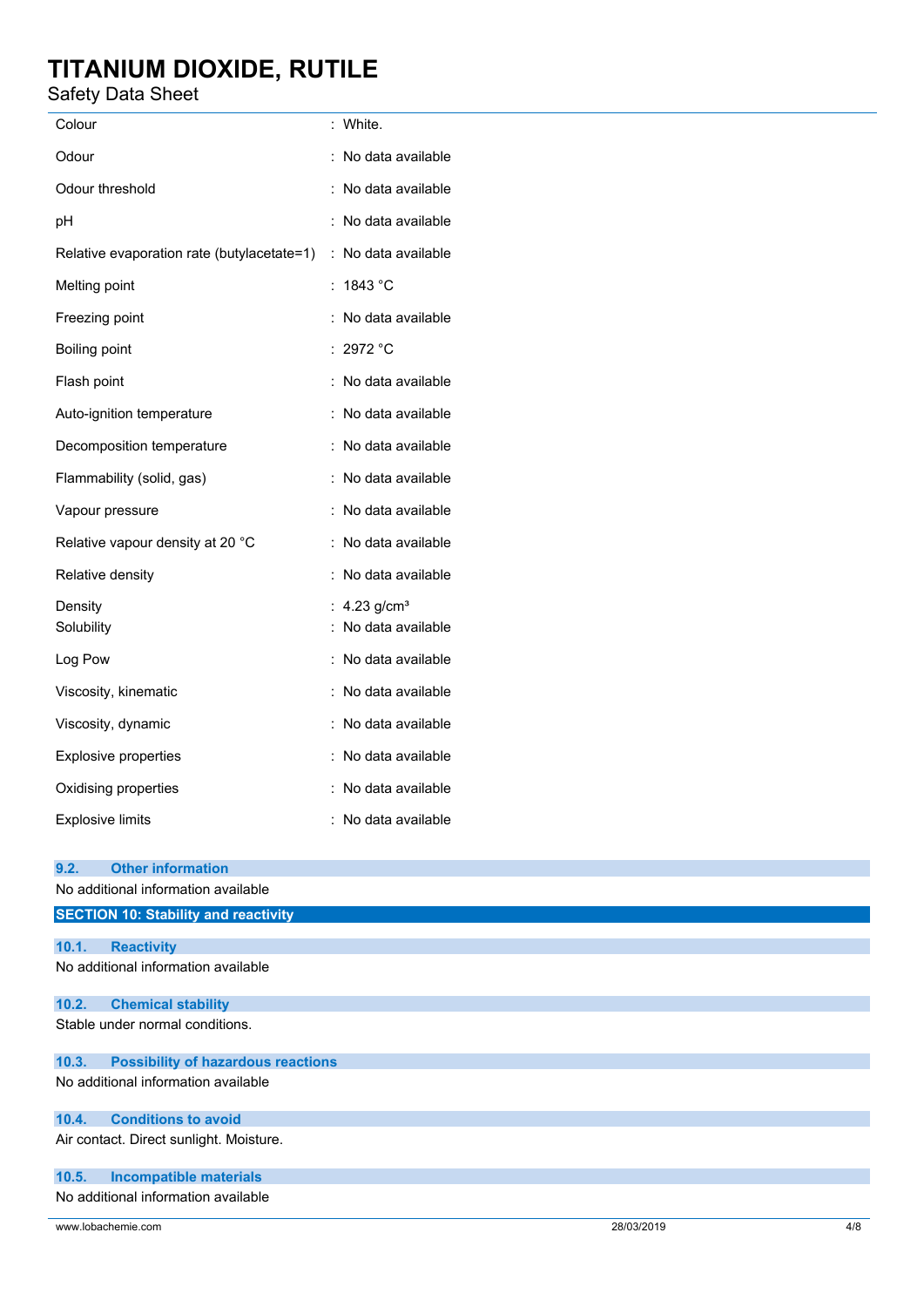Safety Data Sheet

#### **10.6. Hazardous decomposition products**

No additional information available

| <b>SECTION 11: Toxicological information</b>  |                                |  |  |  |
|-----------------------------------------------|--------------------------------|--|--|--|
|                                               |                                |  |  |  |
| Information on toxicological effects<br>11.1. |                                |  |  |  |
| Acute toxicity                                | : Not classified               |  |  |  |
|                                               |                                |  |  |  |
| Skin corrosion/irritation                     | : Not classified               |  |  |  |
|                                               |                                |  |  |  |
| Serious eye damage/irritation                 | : Not classified               |  |  |  |
| Respiratory or skin sensitisation             | : Not classified               |  |  |  |
| Germ cell mutagenicity                        | : Not classified               |  |  |  |
| Carcinogenicity                               | : Suspected of causing cancer. |  |  |  |
|                                               |                                |  |  |  |
| Reproductive toxicity                         | : Not classified               |  |  |  |
| STOT-single exposure                          | : Not classified               |  |  |  |
|                                               |                                |  |  |  |
|                                               |                                |  |  |  |
| STOT-repeated exposure                        | : Not classified               |  |  |  |
|                                               |                                |  |  |  |
| Aspiration hazard                             | : Not classified               |  |  |  |

| <b>SECTION 12: Ecological information</b> |                                     |  |  |  |
|-------------------------------------------|-------------------------------------|--|--|--|
|                                           |                                     |  |  |  |
| 12.1. Toxicity                            |                                     |  |  |  |
|                                           | No additional information available |  |  |  |
|                                           |                                     |  |  |  |
|                                           |                                     |  |  |  |
|                                           |                                     |  |  |  |

## **12.2. Persistence and degradability**

No additional information available

### **12.3. Bioaccumulative potential**

No additional information available

### **12.4. Mobility in soil**

No additional information available

## **12.5. Results of PBT and vPvB assessment**

No additional information available

## **12.6. Other adverse effects**

No additional information available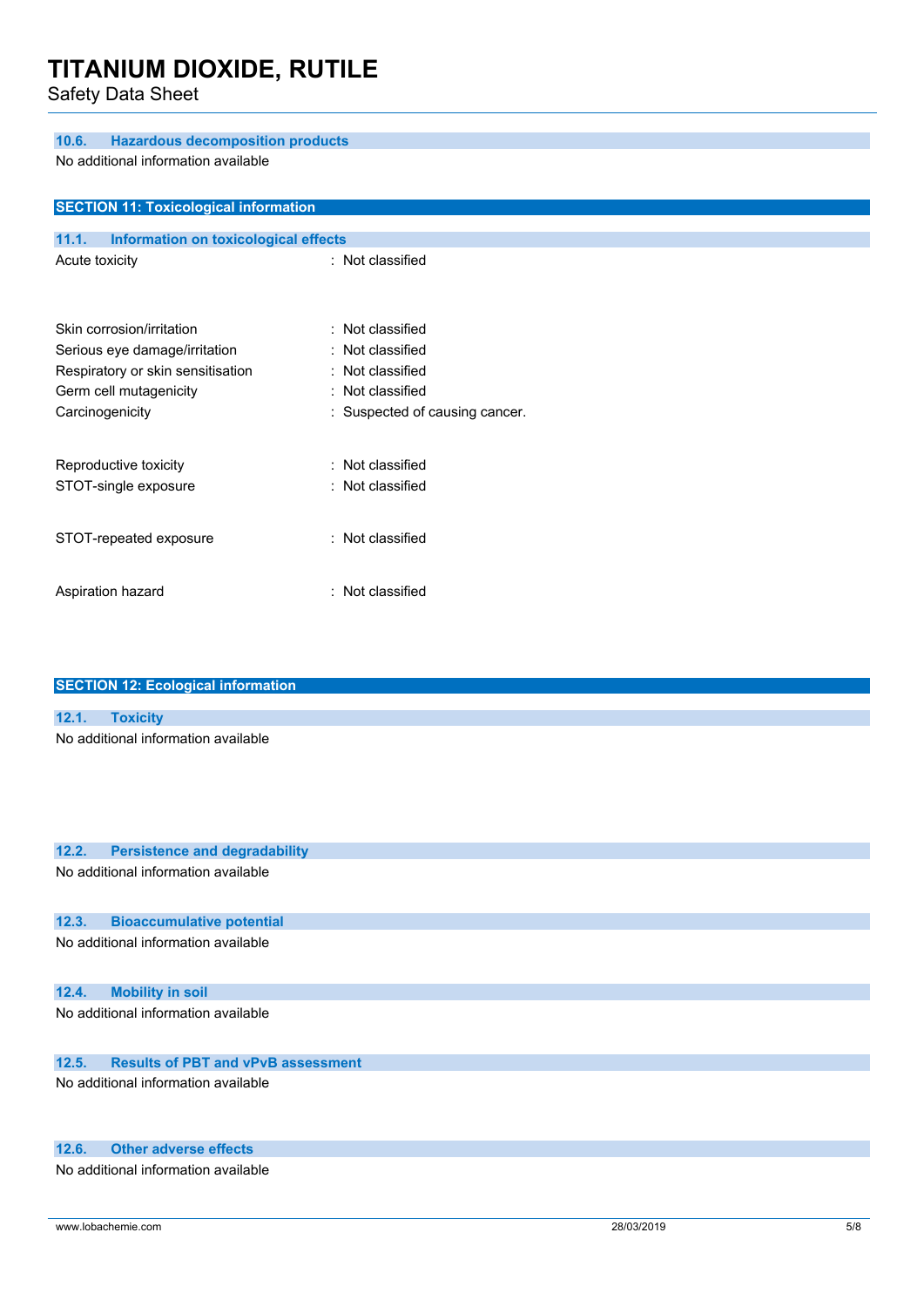Safety Data Sheet

| Salely Dala Sheet                                |                                          |  |  |
|--------------------------------------------------|------------------------------------------|--|--|
| <b>SECTION 13: Disposal considerations</b>       |                                          |  |  |
| 13.1.                                            |                                          |  |  |
| <b>Waste treatment methods</b>                   |                                          |  |  |
| No additional information available              |                                          |  |  |
| <b>SECTION 14: Transport information</b>         |                                          |  |  |
| In accordance with ADR / RID / IMDG / IATA / ADN |                                          |  |  |
|                                                  |                                          |  |  |
|                                                  |                                          |  |  |
| 14.1.<br><b>UN number</b>                        |                                          |  |  |
| UN-No. (ADR)                                     | : Not applicable                         |  |  |
| UN-No. (IMDG)                                    | Not applicable                           |  |  |
| UN-No. (IATA)                                    | : Not applicable                         |  |  |
| UN-No. (ADN)                                     | Not applicable                           |  |  |
| UN-No. (RID)                                     | : Not applicable                         |  |  |
| 14.2.<br><b>UN proper shipping name</b>          |                                          |  |  |
| Proper Shipping Name (ADR)                       | : Not applicable                         |  |  |
| Proper Shipping Name (IMDG)                      | : Not applicable                         |  |  |
| Proper Shipping Name (IATA)                      | : Not applicable                         |  |  |
| Proper Shipping Name (ADN)                       | : Not applicable                         |  |  |
| Proper Shipping Name (RID)                       | : Not applicable                         |  |  |
|                                                  |                                          |  |  |
| 14.3.<br><b>Transport hazard class(es)</b>       |                                          |  |  |
| <b>ADR</b>                                       |                                          |  |  |
| Transport hazard class(es) (ADR)                 | : Not applicable                         |  |  |
|                                                  |                                          |  |  |
| <b>IMDG</b>                                      |                                          |  |  |
| Transport hazard class(es) (IMDG)                | : Not applicable                         |  |  |
|                                                  |                                          |  |  |
| <b>IATA</b>                                      |                                          |  |  |
| Transport hazard class(es) (IATA)                | : Not applicable                         |  |  |
|                                                  |                                          |  |  |
| <b>ADN</b>                                       |                                          |  |  |
| Transport hazard class(es) (ADN)                 | : Not applicable                         |  |  |
|                                                  |                                          |  |  |
| <b>RID</b>                                       |                                          |  |  |
| Transport hazard class(es) (RID)                 | : Not applicable                         |  |  |
|                                                  |                                          |  |  |
| 14.4.<br><b>Packing group</b>                    |                                          |  |  |
| Packing group (ADR)                              | : Not applicable                         |  |  |
| Packing group (IMDG)                             | : Not applicable                         |  |  |
| Packing group (IATA)                             | Not applicable                           |  |  |
| Packing group (ADN)                              | : Not applicable                         |  |  |
| Packing group (RID)                              | : Not applicable                         |  |  |
| 14.5.<br><b>Environmental hazards</b>            |                                          |  |  |
| Dangerous for the environment                    | : No                                     |  |  |
| Marine pollutant                                 | : No                                     |  |  |
| Other information                                | : No supplementary information available |  |  |
|                                                  |                                          |  |  |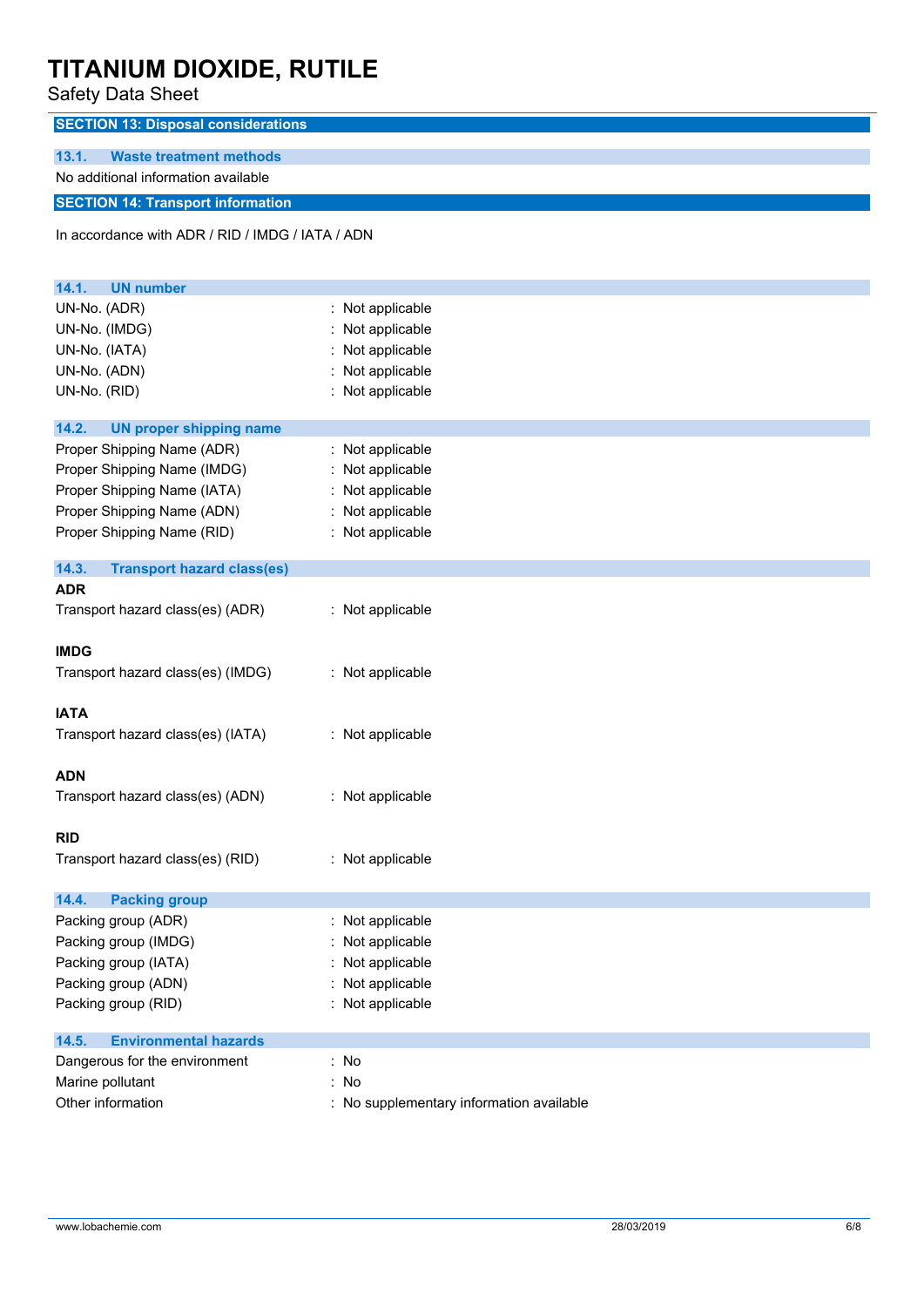Safety Data Sheet

**14.6. Special precautions for user**

**- Overland transport**

Not applicable

**- Transport by sea** Not applicable

**- Air transport**

Not applicable

**- Inland waterway transport**

Not applicable

**- Rail transport** Not applicable

**14.7. Transport in bulk according to Annex II of MARPOL 73/78 and the IBC Code**

Not applicable

**SECTION 15: Regulatory information**

**15.1. Safety, health and environmental regulations/legislation specific for the substance or mixture**

## **15.1.1. EU-Regulations**

No REACH Annex XVII restrictions TITANIUM DIOXIDE, RUTILE is not on the REACH Candidate List TITANIUM DIOXIDE, RUTILE is not on the REACH Annex XIV List

### **15.1.2. National regulations**

#### **Germany**

| Reference to AwSV                                                              | : Water hazard class (WGK) nwg, Non-hazardous to water (Classification according to<br>AwSV; ID No. 1345) |
|--------------------------------------------------------------------------------|-----------------------------------------------------------------------------------------------------------|
| 12th Ordinance Implementing the Federal<br>Immission Control Act - 12. BlmSchV | : Is not subject of the 12. BlmSchV (Hazardous Incident Ordinance)                                        |
| <b>Netherlands</b>                                                             |                                                                                                           |
| SZW-lijst van kankerverwekkende stoffen                                        | : The substance is not listed                                                                             |

| SZVV-IIISL VALI KALIKEI VELWEKKELIUE SIULIELI                                           | . THE SUDSIGNUE IS NOT INTER  |
|-----------------------------------------------------------------------------------------|-------------------------------|
| SZW-lijst van mutagene stoffen                                                          | : The substance is not listed |
| NIET-limitatieve lijst van voor de<br>voortplanting giftige stoffen - Borstvoeding      | : The substance is not listed |
| NIET-limitatieve lijst van voor de<br>voortplanting giftige stoffen -<br>Vruchtbaarheid | : The substance is not listed |
| NIET-limitatieve lijst van voor de<br>voortplanting giftige stoffen - Ontwikkeling      | : The substance is not listed |

#### **Denmark**